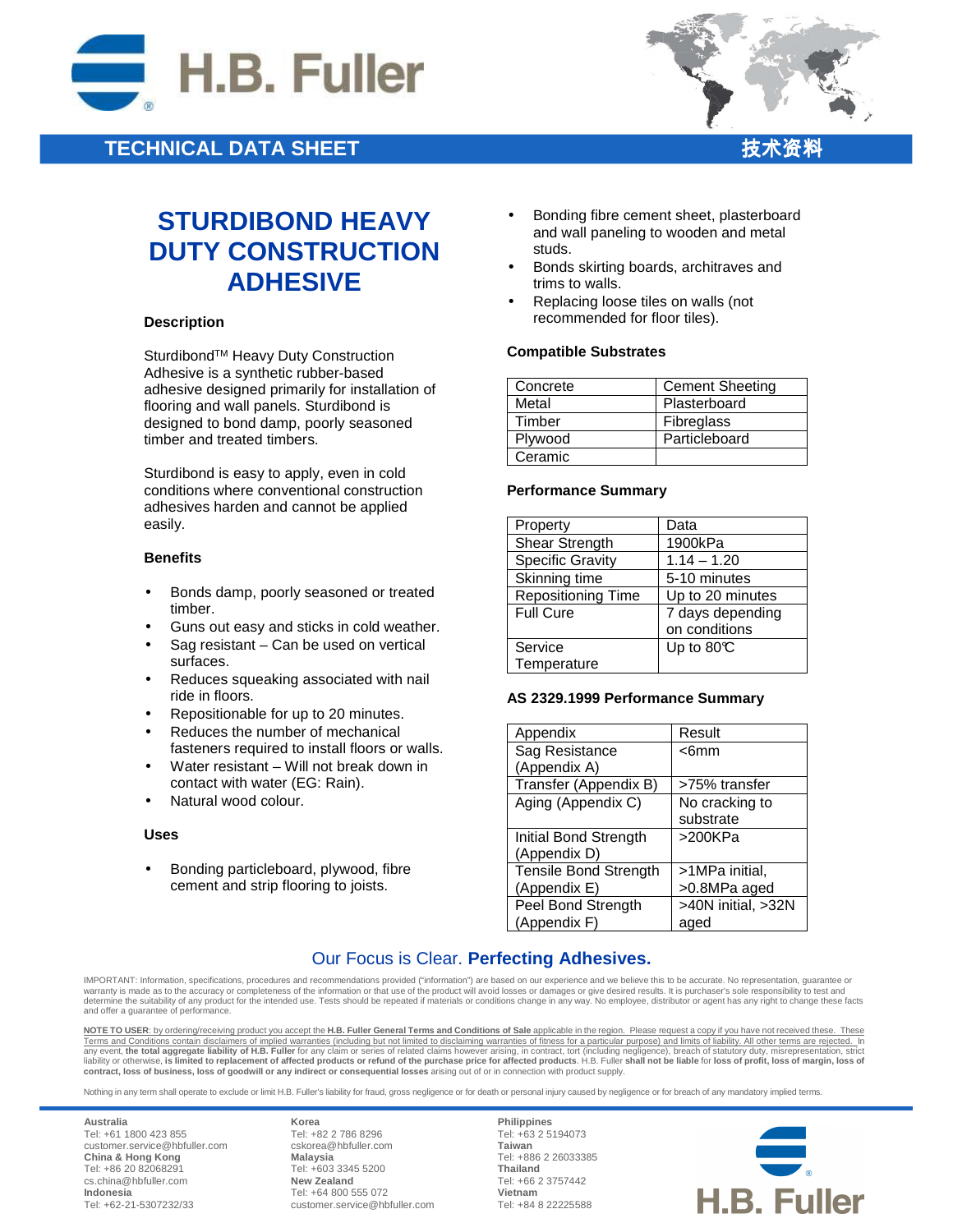

# **TECHNICAL DATA SHEET** 技术资料

| $\sim$ |
|--------|
|        |
|        |
|        |

| Static Load (Appendix   PASS - No |          |
|-----------------------------------|----------|
| G)                                | movement |
|                                   |          |

#### **Coverage**

330g cartridge will give 15 lineal meters of a 5mm bead, or 2 sheets of 1.2 x 2.4 meter panel.

375ml cartridge will give 19 lineal meters of a 5mm bead.

#### **Limitations**

- Do not use Sturdibond where temperatures will exceed 80°C.
- Sturdibond is not suitable for immersion.
- Sturdibond can be used for external applications, but must not be exposed to prolonged direct sunlight.
- Do not use Sturdibond on polystyrene.
- Do not use Sturdibond on mirrors.

#### **Surface Preparation**

Only apply to surfaces that are clean, dry, sound and free of dust oil or contamination. Clean metal with mineral turps\* or white spirits\*. Adhesion to metals can be further improved by light sanding.

#### **Application**

Cut tip off cartridge, screw on nozzle and load into cartridge gun. Cut nozzle tip to a 5mm diameter hole (or desired size). Squeeze trigger and apply.

#### **Floors**

Fit sheet to joist within 15 minutes. Stagger end-joins leaving 1.5mm gaps between them to allow for expansion.

Nail or screw sheets to joists at 150mm centers around the perimeter and 300mm centers through

the middle, or per manufacturers instructions. Use putty knife to remove any adhesive squeezed out between the sheets.

#### **Walls**

Fit panel to stud within 15 minutes and press firmly into position. To speed up the bonding, tilt panel back for a few minutes to allow solvent to escape. Refit panel making sure glue line matches up. Press firmly together. Nail or screw panels as for floors per manufacturers instructions. If not nailing or screwing, brace panel for at least 24 hours, until set.

When bonding a sheet or panel to a large, flat surface, apply full length 5mm diameter. Beads every 30-40cm. Press into position and brace until set.

### **Bonding**

All overlay flooring must be fully bonded, that is a full trowel out of Adhesive over entire area. Spot gluing or bead application is not

recommended.

### **Cure Time**

Time to cure Sturdibond will depend on temperature, porosity of the substrates and ventilation. Full cure may take up to 7 days.

#### **Service Temperature**

Sturdibond will maintain a bond in situations where the temperature is continually between 0°C and 40°C. Sturdibond will withstand temperatures up to  $80^{\circ}$  where there is a light

## Our Focus is Clear. **Perfecting Adhesives.**

IMPORTANT: Information, specifications, procedures and recommendations provided ("information") are based on our experience and we believe this to be accurate. No representation, guarantee or<br>warranty is made as to the acc ne the suitability of any product for the intended use. Tests should be repeated if materials or conditions change in any way. No employee, distributor or agent has any right to change these facts and offer a guarantee of performance.

**NOTE TO USER**: by ordering/receiving product you accept the **H.B. Fuller General Terms and Conditions of Sale** applicable in the region. Please request a copy if you have not received these. These Terms and Conditions contain disclaimers of implied warranties (including but not limited to disclaiming warranties of fitness for a particular purpose) and limits of liability. All other terms are rejected. In<br>any event, **contract, loss of business, loss of goodwill or any indirect or consequential losses** arising out of or in connection with product supply.

Nothing in any term shall operate to exclude or limit H.B. Fuller's liability for fraud, gross negligence or for death or personal injury caused by negligence or for breach of any mandatory implied terms.

**Australia** Tel: +61 1800 423 855 customer.service@hbfuller.com **China & Hong Kong**  Tel: +86 20 82068291 cs.china@hbfuller.com **Indonesia**  Tel: +62-21-5307232/33

**Korea** Tel: +82 2 786 8296 cskorea@hbfuller.com **Malaysia**  Tel: +603 3345 5200 **New Zealand** Tel: +64 800 555 072 customer.service@hbfuller.com

**Philippines** Tel: +63 2 5194073 **Taiwan**  Tel: +886 2 26033385 **Thailand**  Tel: +66 2 3757442 **Vietnam**  Tel: +84 8 22225588